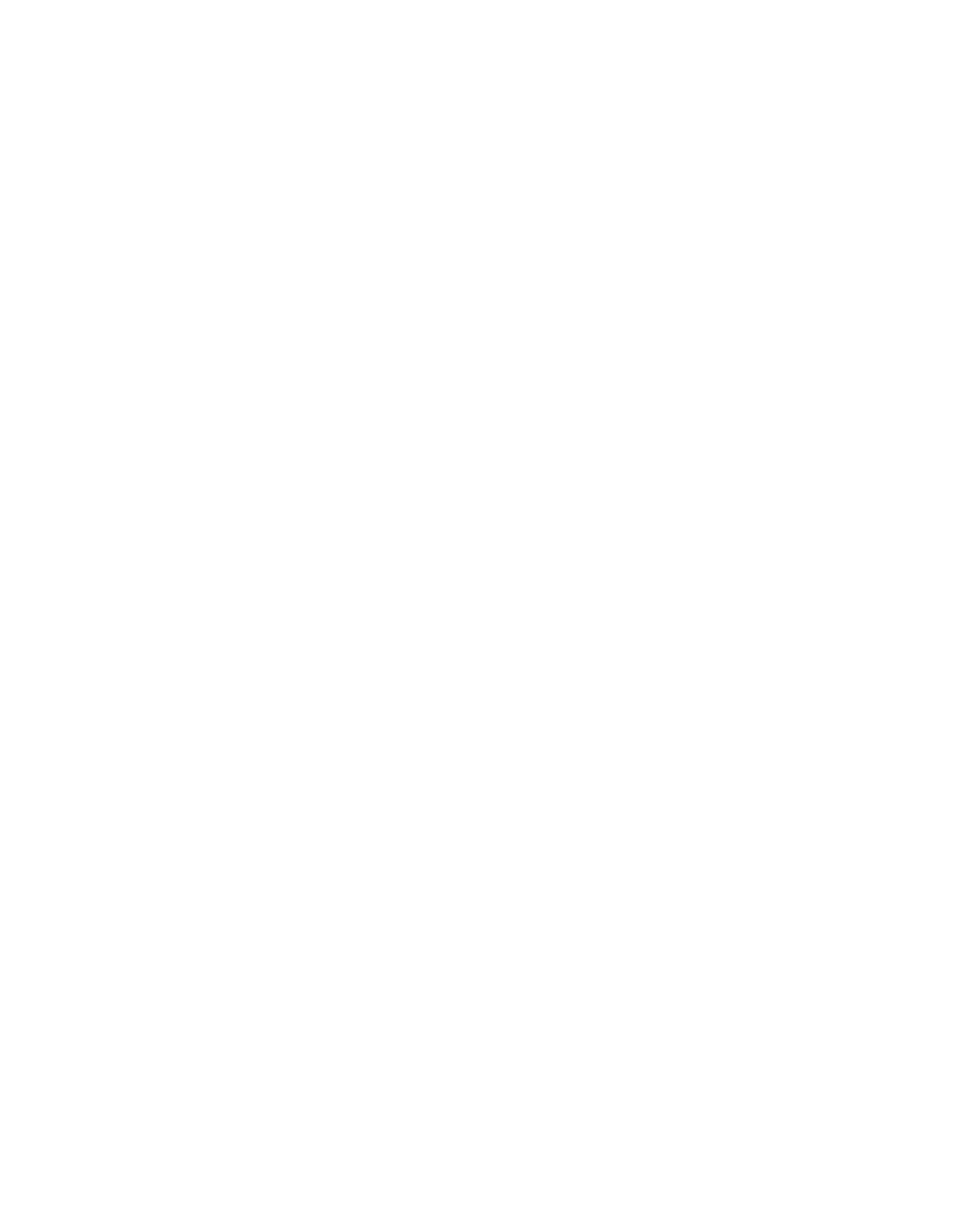### **PUBLIC REVIEW DRAFT ENVIRONMENTAL IMPACT REPORT**

# Mammoth Creek Park West New Community Multi-Use Facilities

**SCH NO. 2016062009**

Lead Agency:



#### TOWN OF MAMMOTH LAKES

437 Old Mammoth Road, Suite R Mammoth Lakes, California 93546 **Contact: Ms. Sandra Moberly, Community and Economic Development Manager 760.965.3630 ext. 3633 [smoberly@townofmammothlakes.ca.gov](mailto:smoberly@townofmammothlakes.ca.gov)**

#### Prepared by: MICHAEL BAKER INTERNATIONAL

14725 Alton Parkway Irvine, California 92618-2027 **Contact:** Mr. Eddie Torres **949.472.3505**

#### **December 28, 2016**

#### JN 151373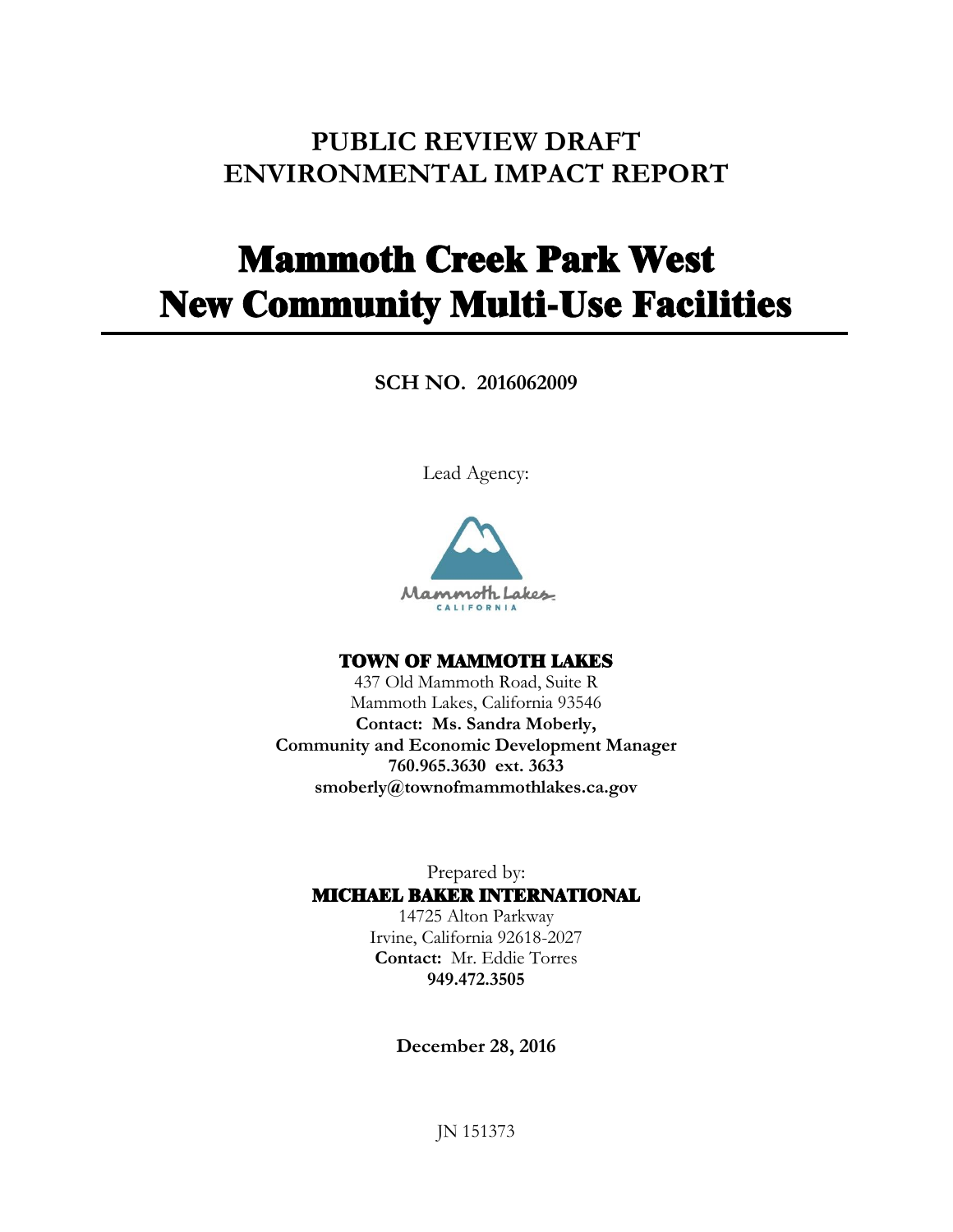This document is designed for double-sided printing to conserve natural resources.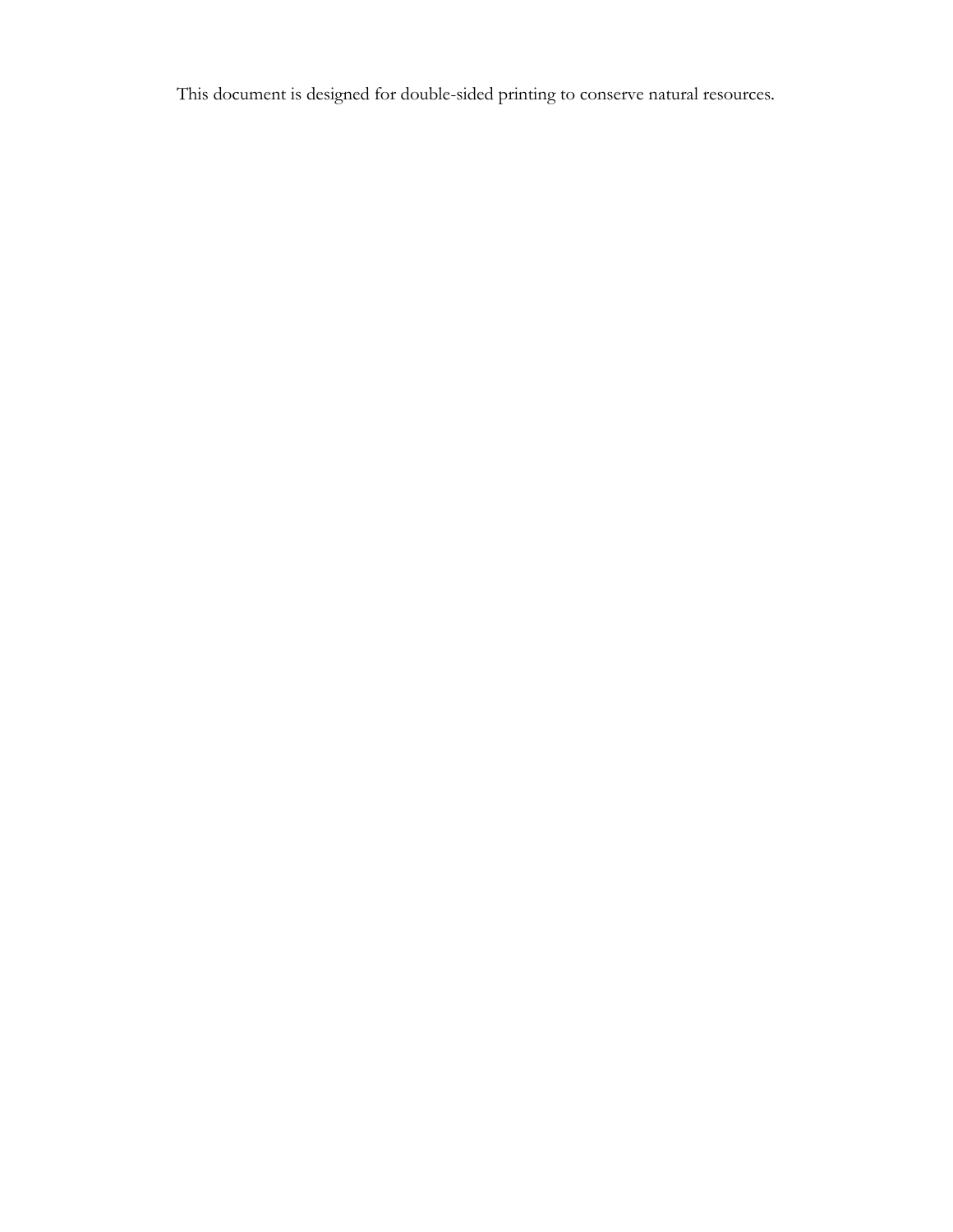

# **TABLE OF CONTENTS**

| Section 1.0: |     |                                                                  |  |
|--------------|-----|------------------------------------------------------------------|--|
|              | 1.1 |                                                                  |  |
|              | 1.2 |                                                                  |  |
|              | 1.3 |                                                                  |  |
|              | 1.4 |                                                                  |  |
|              | 1.5 |                                                                  |  |
| Section 2.0: |     |                                                                  |  |
|              | 2.1 |                                                                  |  |
|              | 2.2 |                                                                  |  |
|              | 2.3 |                                                                  |  |
|              | 2.4 |                                                                  |  |
|              | 2.5 |                                                                  |  |
|              | 2.6 |                                                                  |  |
| Section 3.0: |     |                                                                  |  |
|              | 3.1 |                                                                  |  |
|              | 3.2 |                                                                  |  |
|              | 3.3 |                                                                  |  |
|              | 3.4 |                                                                  |  |
|              | 3.5 |                                                                  |  |
|              | 3.6 |                                                                  |  |
| Section 4.0: |     |                                                                  |  |
| Section 5.0: |     |                                                                  |  |
|              | 5.1 |                                                                  |  |
|              | 5.2 |                                                                  |  |
|              | 5.3 |                                                                  |  |
|              | 5.4 |                                                                  |  |
|              | 5.5 |                                                                  |  |
|              | 5.6 |                                                                  |  |
|              | 5.7 |                                                                  |  |
|              | 5.8 |                                                                  |  |
|              | 5.9 |                                                                  |  |
| Section 6.0: |     |                                                                  |  |
|              | 6.1 |                                                                  |  |
|              | 6.2 | Irreversible Environmental Changes That Would Be Involved In the |  |
|              |     |                                                                  |  |
|              | 6.3 |                                                                  |  |
|              | 6.4 |                                                                  |  |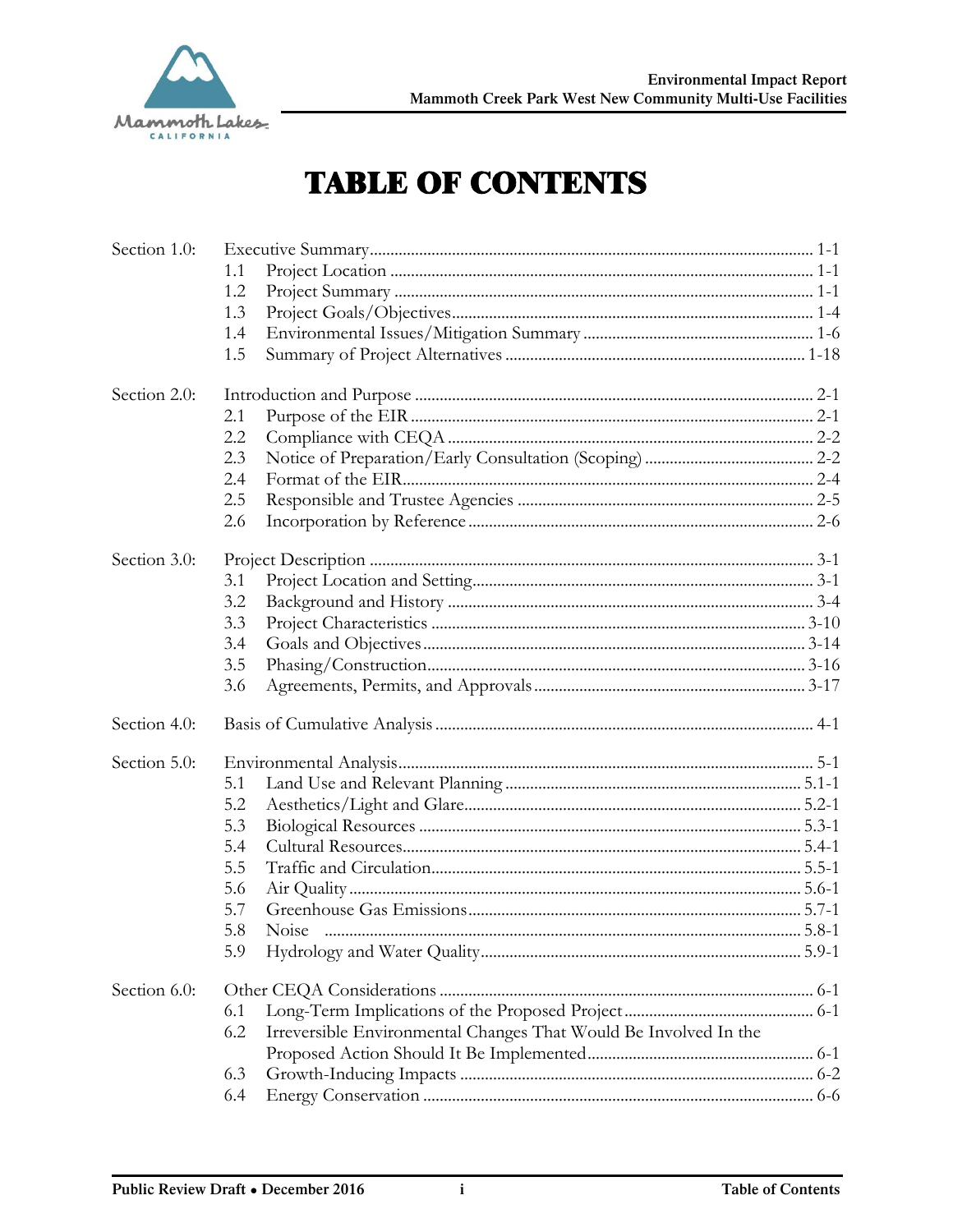

| Section 7.0:  | 7.1<br>7.2<br>7.3<br>7.4                                                                                                                                                                                                                                                   |  |
|---------------|----------------------------------------------------------------------------------------------------------------------------------------------------------------------------------------------------------------------------------------------------------------------------|--|
|               | 7.5                                                                                                                                                                                                                                                                        |  |
| Section 8.0:  |                                                                                                                                                                                                                                                                            |  |
| Section 9.0:  |                                                                                                                                                                                                                                                                            |  |
| Section 10.0: |                                                                                                                                                                                                                                                                            |  |
| Section 11.0: | Appendices (under separate cover and contained on CD)                                                                                                                                                                                                                      |  |
|               | 11.1<br>Initial Study/Notice of Preparation and Comment Letters<br>Habitat Assessment<br>11.2<br>11.3<br>Cultural Resource Studies<br>11.4<br>Traffic Impact Analysis<br>Air Quality/Greenhouse Gas Emissions Data<br>11.5<br>Noise Data<br>11.6<br>Drainage Study<br>11.7 |  |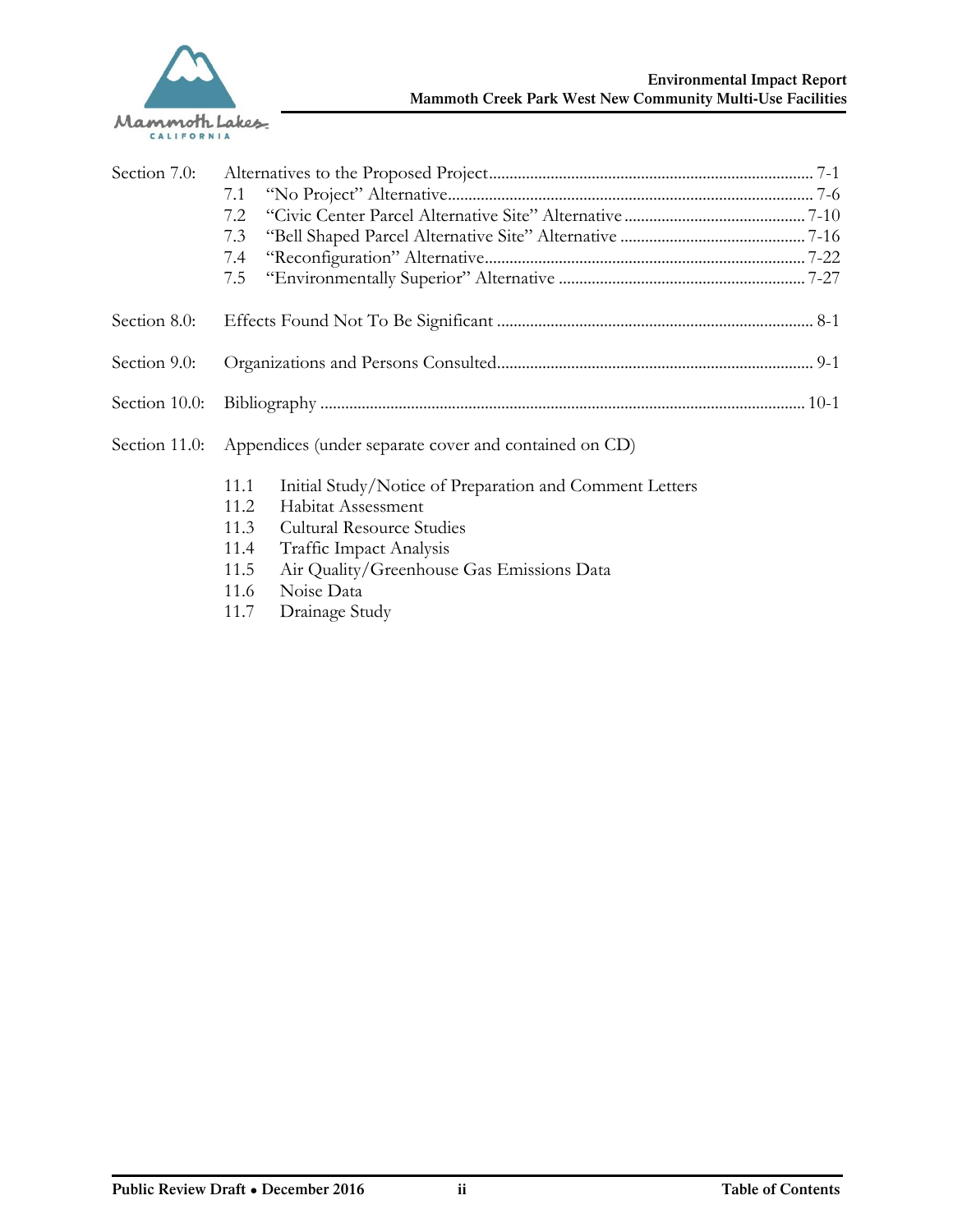

# LIST OF EXHIBITS

| Exhibit 3-1   |  |
|---------------|--|
| Exhibit 3-2   |  |
| Exhibit 3-3   |  |
| Exhibit 3-4   |  |
| Exhibit 4-1   |  |
| Exhibit 5.2-1 |  |
| Exhibit 5.2-2 |  |
| Exhibit 5.3-1 |  |
| Exhibit 5.5-1 |  |
| Exhibit 5.8-1 |  |
| Exhibit 5.8-2 |  |
| Exhibit 5.8-3 |  |
| Exhibit 5.9-1 |  |
| Exhibit 5.9-2 |  |
| Exhibit 5.9-3 |  |
| Exhibit 7-1   |  |
| Exhibit 7-2   |  |
| Exhibit 7-3   |  |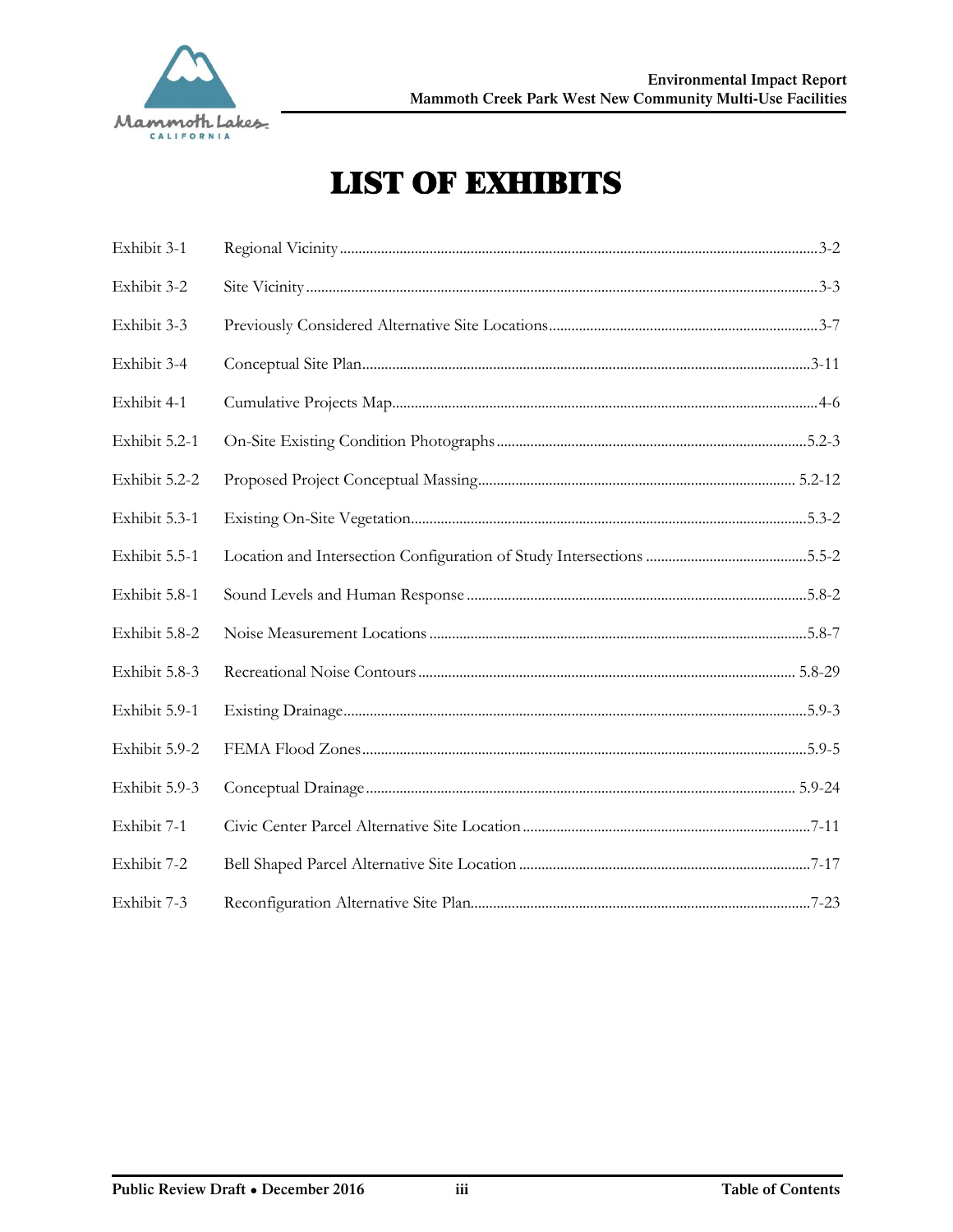

# LIST OF TABLES

| Table 4-1    |                                                                           |  |
|--------------|---------------------------------------------------------------------------|--|
| Table 5.1-1  |                                                                           |  |
| Table 5.1-2  |                                                                           |  |
| Table 5.3-1  |                                                                           |  |
| Table 5.4-1  |                                                                           |  |
| Table 5.4-2  |                                                                           |  |
| Table 5.5-1  |                                                                           |  |
| Table 5.5-2  |                                                                           |  |
| Table 5.5-3  | Proposed Multi-Use Community Center - Determination of Design Day  5.5-16 |  |
| Table 5.5-4  |                                                                           |  |
| Table 5.5-5  |                                                                           |  |
| Table 5.5-6  |                                                                           |  |
| Table 5.5-7  |                                                                           |  |
| Table 5.5-8  |                                                                           |  |
| Table 5.5-9  |                                                                           |  |
| Table 5.5-10 |                                                                           |  |
| Table 5.5-11 |                                                                           |  |
| Table 5.6-1  |                                                                           |  |
| Table 5.6-2  |                                                                           |  |
| Table 5.6-3  |                                                                           |  |
| Table 5.6-4  |                                                                           |  |
| Table 5.6-5  |                                                                           |  |
| Table 5.6-6  |                                                                           |  |
| Table 5.7-1  |                                                                           |  |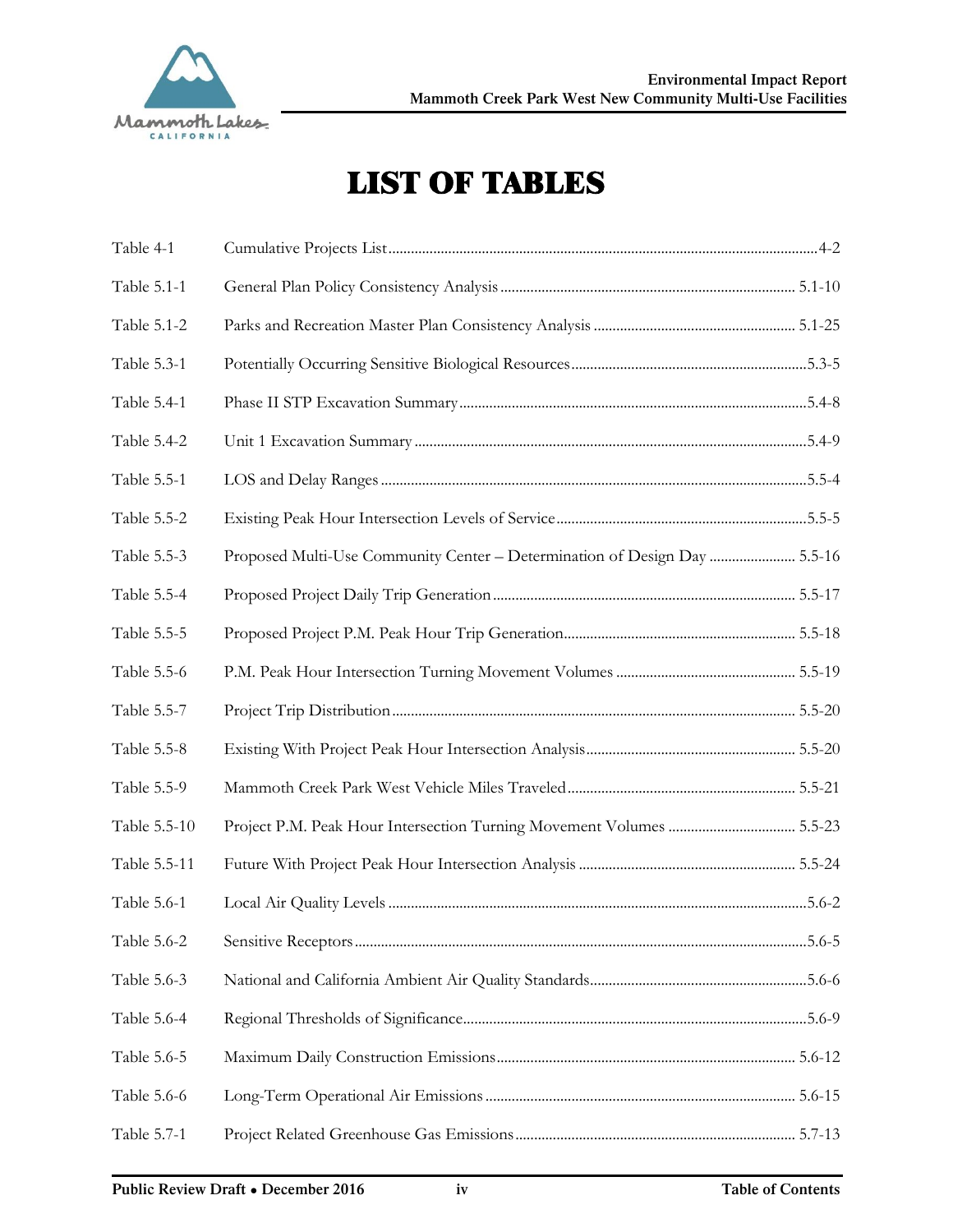

| Table 5.8-1  |  |
|--------------|--|
| Table 5.8-2  |  |
| Table 5.8-3  |  |
| Table 5.8-4  |  |
| Table 5.8-5  |  |
| Table 5.8-6  |  |
| Table 5.8-7  |  |
| Table 5.8-8  |  |
| Table 5.8-9  |  |
| Table 5.8-10 |  |
| Table 5.8-11 |  |
| Table 5.8-12 |  |
| Table 5.8-13 |  |
| Table 5.8-14 |  |
| Table 5.8-15 |  |
| Table 5.9-1  |  |
| Table 5.9-2  |  |
| Table 6-1    |  |
| Table 6-2    |  |
| Table 6-3    |  |
| Table 6-4    |  |
| Table 6-5    |  |
| Table 7-1    |  |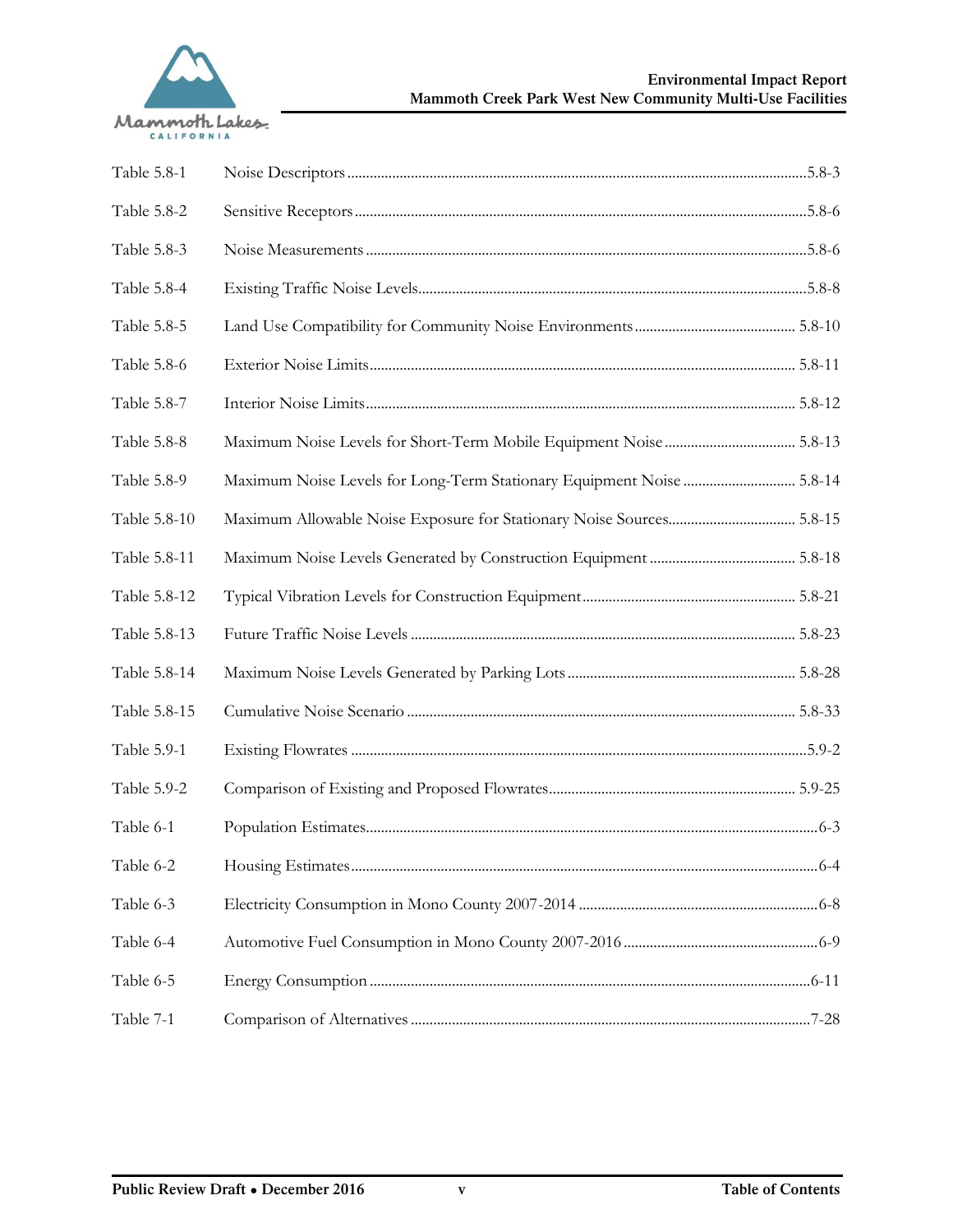

This page intentionally left blank.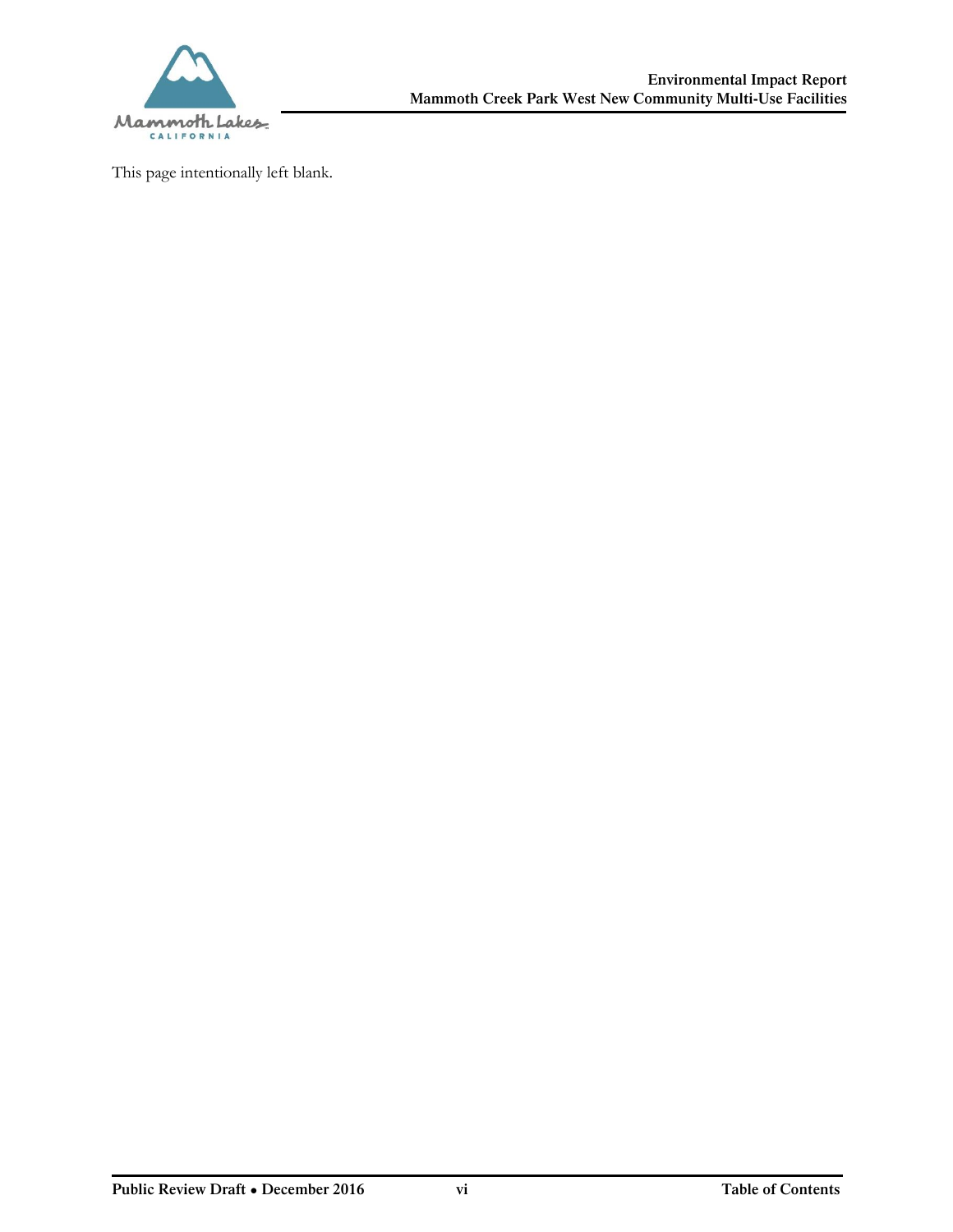

# DRAFT EIR AND APPENDICES ON CD